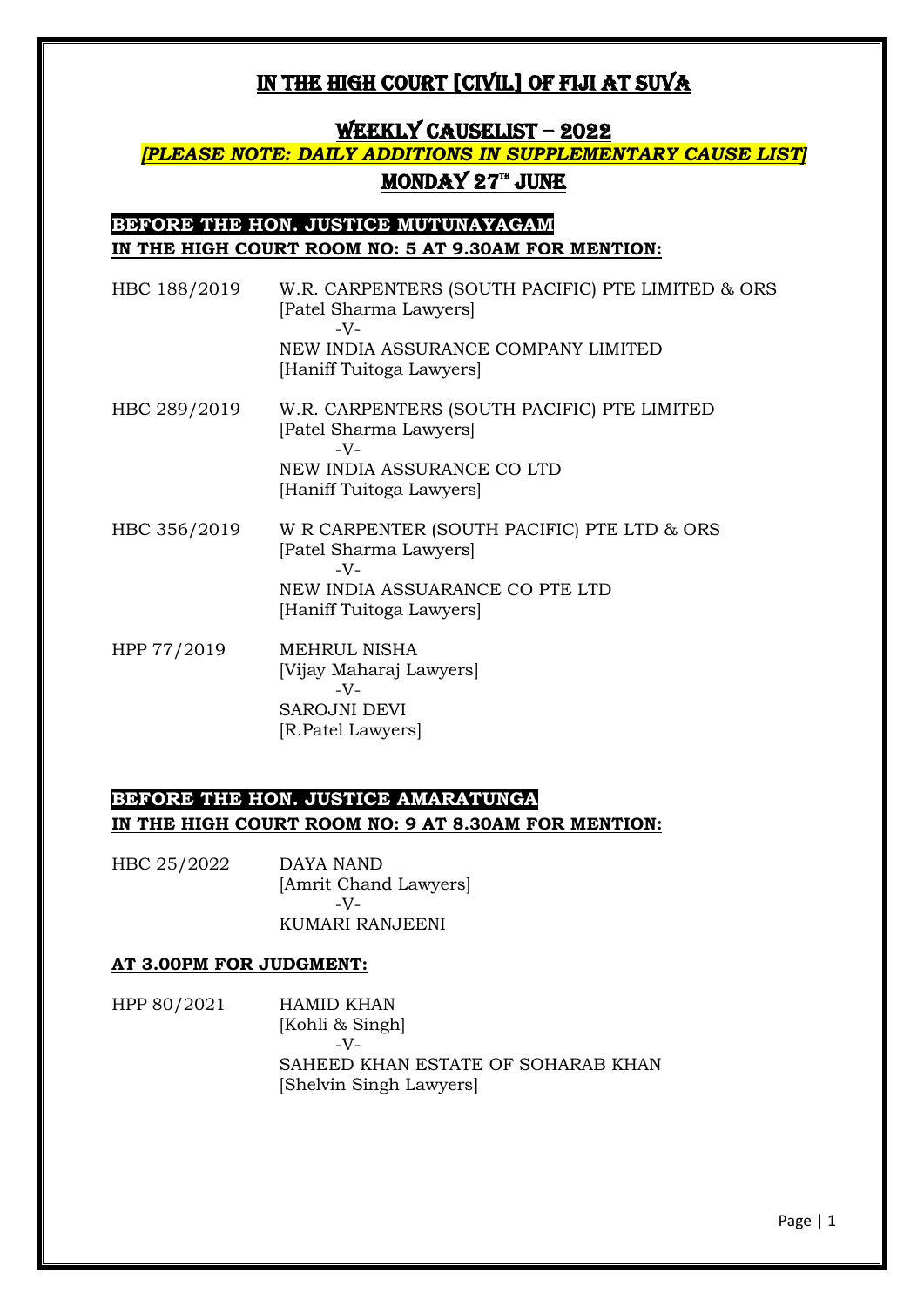#### **BEFORE THE HON JUSTICE NANAYAKKARA IN THE HIGH COURT ROOM NO: 6 AT 9.00AM FOR MENTION:**

HBC 195/2018 HORNG HUEN CHUN& ORS [O' Driscoll & Co] -V-HUANG TAN HSIANG [Valenitabua & Associates]

HBC 185/2022 CICIA PLANTATION CO-OPERATIVE SOCIETY LIMITED [Valenitabua & Associate] -V-1. SIRELI MOKUNITULEVU 2. FIJIAN HOLDINGS PTE LIMITED 3. MERCHANT FINANCE PTE LIMITED 4. TOKALAU SHIPPING LIMITED [Sherani & Co –  $2^{ND}$  &  $3^{RD}$  Def]

#### **AT 9.00AM FOR HEARING:**

HBC 61/2022 ANZ BANKING GROUP LIMITED [Neel Shivam Lawyers] -V-AMBIKA PRASAD & ORS

#### **AT 2.30PM FOR HEARING:**

HBC 379/2020 TAKI MOHAMMED [Vijay Maharaj Lawyers] -V-SHAN MOHAMMED & ORS [Legal Aid Commission] [Attorney General's Chambers]

#### **BEFORE THE ACTING MASTER LAL IN THE HIGH COURT ROOM NO. AT 10.00AM FOR HEARING:**

HPP 39/2022 ERONI MADRAIVIA NO 2 - IN THE ESTATE OF ALANIETA NAORO [Marsh Legal]

HPP 91/2021 NANDIKA DEGGESH DEVI [Zoyab Shafi Mohammed Legal]  $-V<sub>-</sub>$ PARMESH WARAN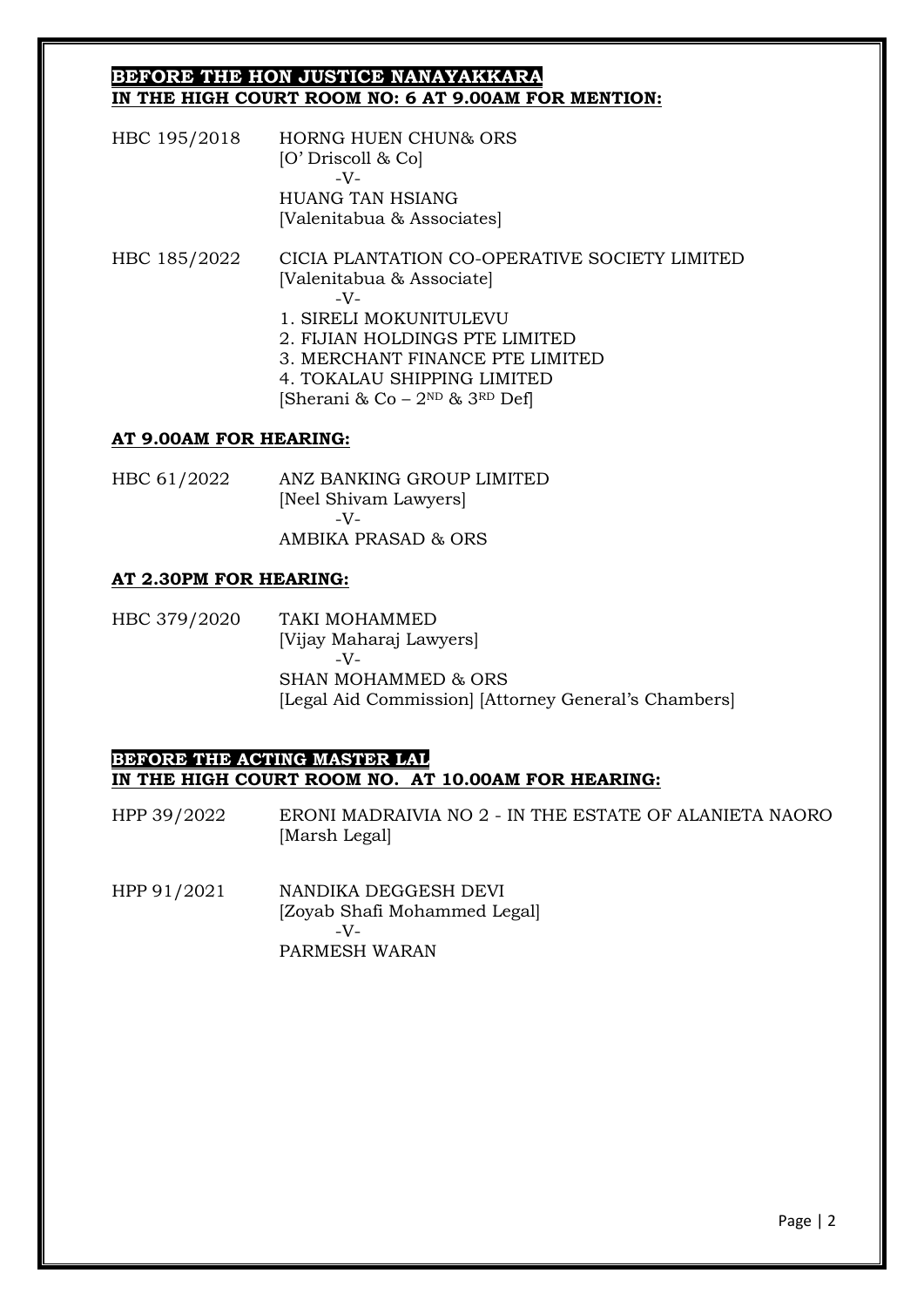### WEEKLY CAUSELIST – 2022

## *[PLEASE NOTE: DAILY ADDITIONS IN SUPPLEMENTARY CAUSE LIST]* <u>TUESDAY 28™ JUNE</u>

## **BEFORE THE HON. JUSTICE MUTUNAYAGAM IN THE HIGH COURT ROOM NO: 5 AT 9.30AM FOR MENTION:**

HBC 38/2016 SAHYADRI HOSPITALS LIMITED [Neel Shivam Lawyers] -V-SAHYADRI SPECIALITY PACIFIC HOSPITAL LTD [In Person]

## **BEFORE THE HON. JUSTICE AMARATUNGA IN THE HIGH COURT ROOM NO: 9 AT 8.30AM FOR MENTION:**

- HBC 75/2021 JINA SHAW & ORS [Jamnadas & Associates] -V-FREESOUL REAL ESTATE DEVELOPMENT FIJI PTE LTD
- HBC 339/2014 GANGULAMMA REDDY [Khan & Co] -V-YANKTESH PERMAL REDDY & REDDY CONSTRUCTION COMPANY LTD [Parshotam Lawyers]

#### **AT 9.00AM FOR MENTION:**

HPP 35/2021 PREM LATA [Nands Law]  $-V$ -KUSUM LATA & ANR [Parshotam Lawyers]

#### **BEFORE THE HON JUSTICE NANAYAKKARA IN THE HIGH COURT ROOM NO: 6 AT 9.00AM FOR MENTION:**

- HBJ 03/2022 SHYMAL SHESH KUMAR [Valenitabua & Associates] -V-THE COMMISSIONER OF POLICE
- HBC 161/2018 VIJAY KAPOOR & ANR [Neel Shivam Lawyers] -V-VINESH PRASAD & ORS [Vama Law] [Attorney General's Chambers) [Lateef & Lateef]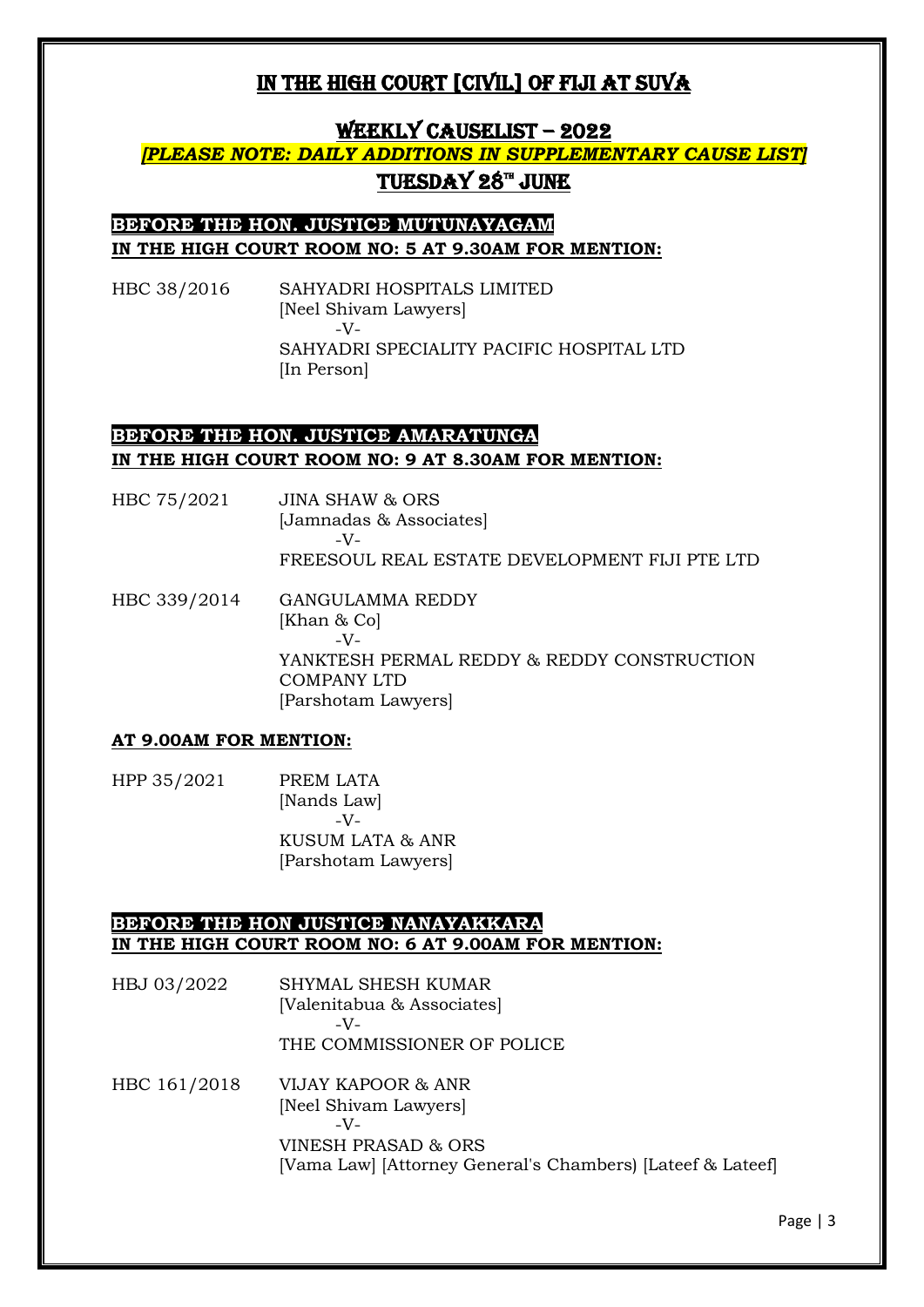### HBC 41/2020 NASINU LAND PURCHASE AND HOUSING C-OPERATIVE SOCIETY LIMITED [Neel Shivam Lawyers] -V-

INDAR KISHORE & ORS

HBC 22/2021 MECHANICAL SERVICES PTE LIMITED [Amrit Chand Lawyers]  $-V$ -ANEL ANENDRA DATT & ABS [Neel Shivam Lawyers]

### **BEFORE THE HON. JUSTICE SHARMA IN THE HIGH COURT ROOM NO: 11 AT 9.30AM FOR MENTION:**

HPP 04/2021 FILIPE WAQA KAISUVA [Sherani & Co] -V-VARINAVA VUTIKULULU TIKO & FIJI PUBLIC TRUSTEE CORPORATION

### **BEFORE THE HON. JUSTICE MANSOOR IN THE HIGH COURT ROOM NO: AT 9.00AM FOR MENTION:**

- HBC 258/2017 CRUZ HOLDINGS LIMITED [KS Law]  $-V$ -RPA GROUP & SUMMET SINGH [Haniff Tuitoga Lawyers]
- HBT 13/2019 IN THE MATTER OF FRESHER PRODUCE PTE LIMITED  $[L/O - FRCS]$ -V-IN THE MATTER OF SECTION 28 (7) THE TAX ADMINISTRATION ACT 2009

### **BEFORE THE HON. JUSTICE LIYANAGE IN THE HIGH COURT ROOM NO: 8 AT 9.30AM FOR 2 DAYS TRIAL:**

#### **TRIAL DAY 1**

HBC 289/2015 JAYANT PRATAP [Sunil Kumar Esquire]  $-V$ -NAIPOTE VERE [In Person]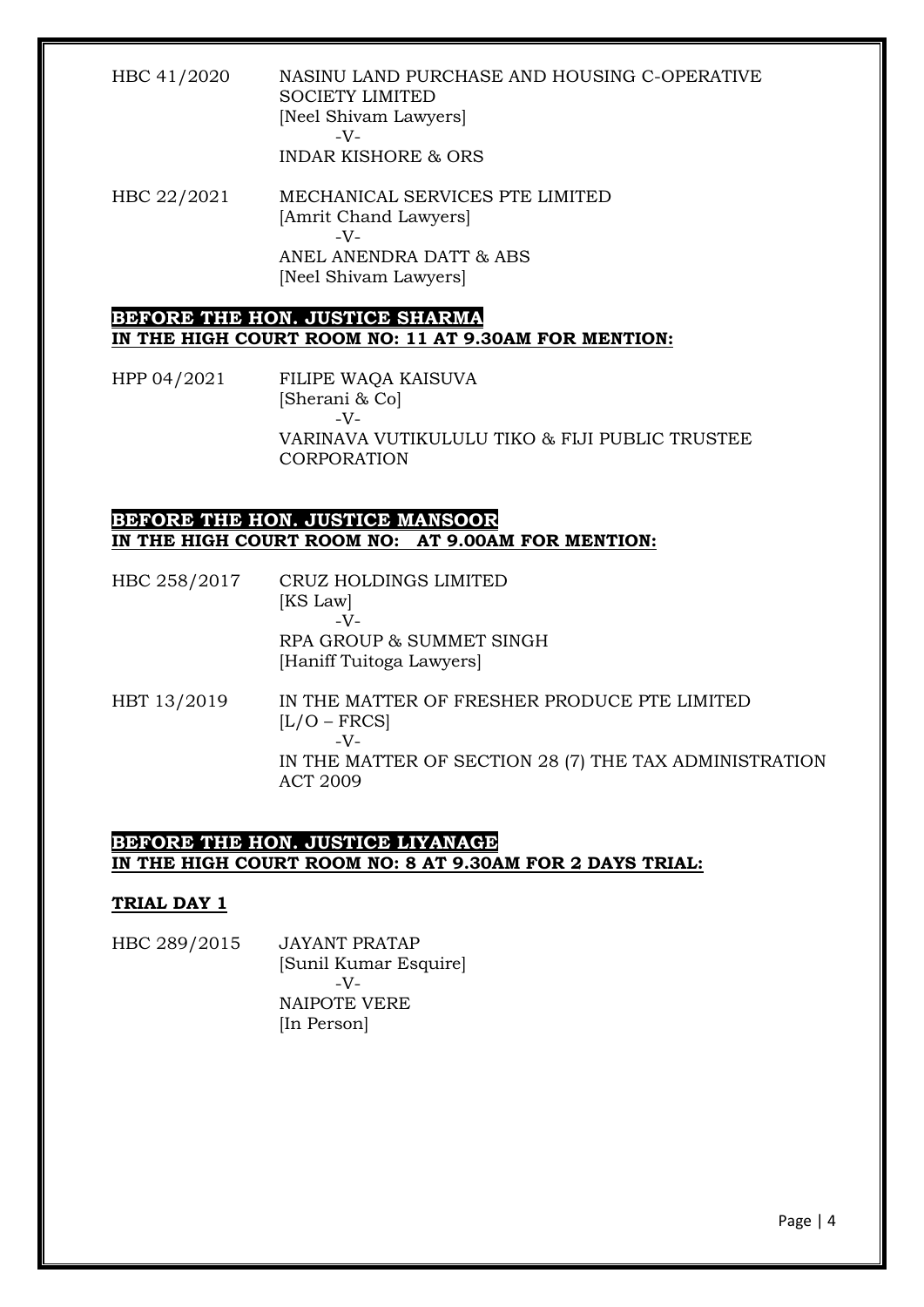#### **BEFORE THE ACTING MASTER LAL IN THE HIGH COURT ROOM NO. AT 10.00AM FOR HEARING:**

HBC 387/2020 RAJENDRA JAGMOHAN NARSEY & ANR [Sherani & Co] -V-MAHENDRA KUMAR MOTIRAM [Nands Law]

#### **AT 11.30AM FOR HEARING:**

HBC 116/2021 MOHAMMED RAHIM [In Person] -V-MOHAMMED NADEEM & AHMED ALI [Tirath Sharma Lawyers]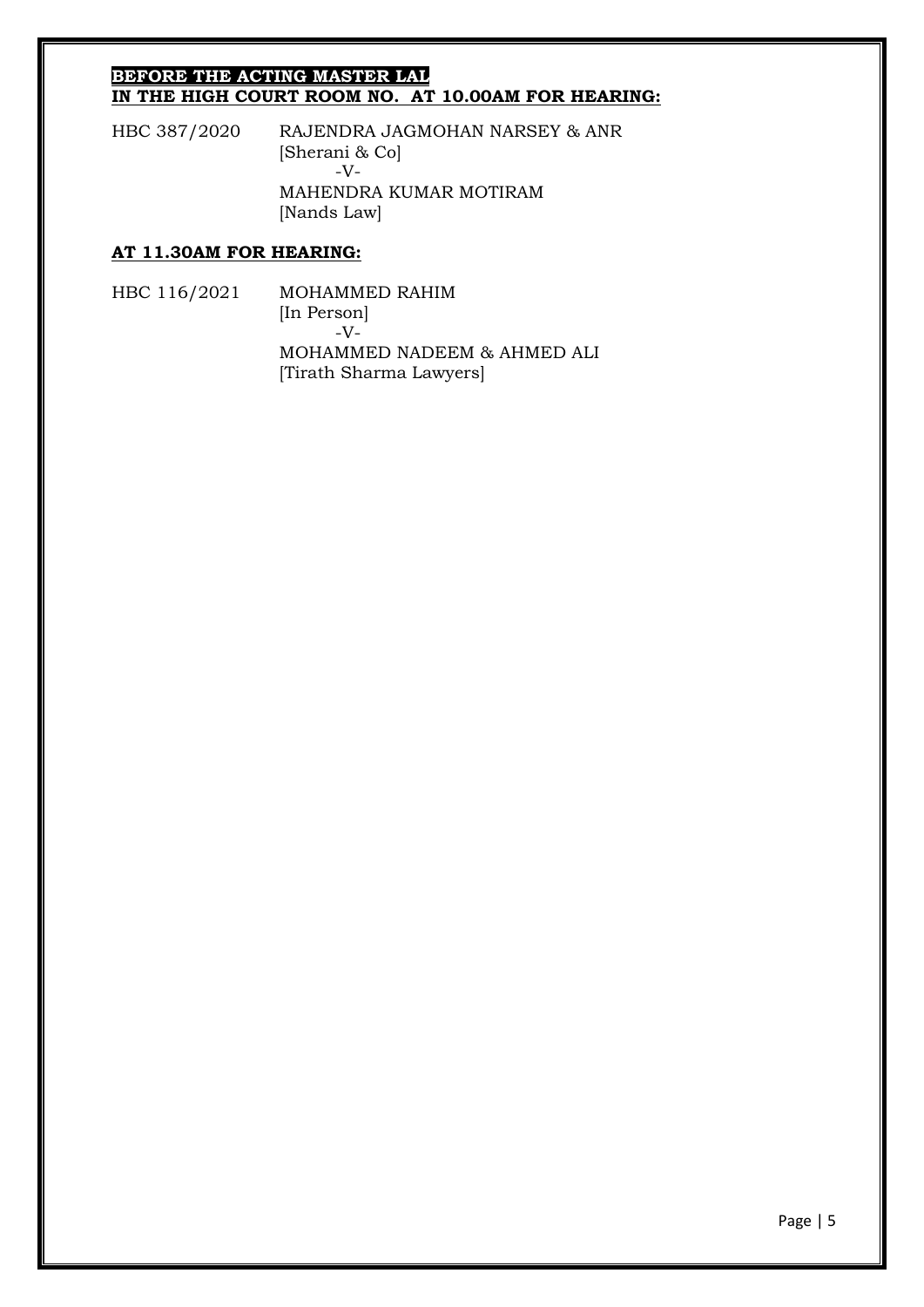### WEEKLY CAUSELIST – 2022

## *[PLEASE NOTE: DAILY ADDITIONS IN SUPPLEMENTARY CAUSE LIST]* <u>WEDNESDAY 29™ JUNE</u>

### **BEFORE THE HON. CHIEF JUSTICE, MR. JUSTICE KAMAL KUMAR IN THE HIGH COURT ROOM NO: 7 AT 10.30AM FOR MENTION:**

| HBM 62/2021 | NANISE VATULELE TUBUDONU VUCAGO                                                                                                                                                                                                                                       |
|-------------|-----------------------------------------------------------------------------------------------------------------------------------------------------------------------------------------------------------------------------------------------------------------------|
|             | [In Person]<br>$-V-$                                                                                                                                                                                                                                                  |
|             | 1) THE COMMISSIONER OF POLICE<br>2) THE MINISTER FOR HEALTH & MEDICAL SERVICES<br>3) THE PERMANENT SECRETARY FOR HEALTH & MEDICAL<br><b>SERVICES</b><br>4) THE MINISTER FOR EMPLOYMENT PRODUCTIVITY &<br><b>INDUCTRIAL RELATIONS</b><br>[Attorney General's Chambers] |
| HBC 59/2022 | THE FIJI LABOUR PARTY & ANR<br>[Ratumaiyale Esquire]<br>$-V-$<br>1. THE CONSTITUTIONAL OFFICE COMMISSION<br>2. THE ATTORNEY GENERAL OF FIJI<br>[R Patel Lawyers]                                                                                                      |

### **BEFORE THE HON. JUSTICE AMARATUNGA IN THE HIGH COURT ROOM NO: 9 AT 8.30AM FOR MENTION:**

| HBP 137/2020 | TIMOTHY DALIKULA & ORS |
|--------------|------------------------|
|              | [Nawaikula Esquire]    |
|              | $-V-$                  |
|              | LAISIASA MATANISIGA    |

#### **AT 9.30AM FOR HEARING:**

HBE 10/2022 PLEASS GLOBAL LIMITED [Haniff Tuitoga Lawyers] -V-CARPENTERS FIJI PTE LIMITED

### **BEFORE THE HON JUSTICE NANAYAKKARA IN THE HIGH COURT ROOM NO: 6 AT 9.00AM FOR MENTION:**

HBC 05/2021 AUTOWORLD TRADING (FIJI) PTE LTD [Shelvin Singh Lawyers] -V-SURESH CHANDRA & ANR [In Person] [L/O – LPU] [Attorney General's Chambers]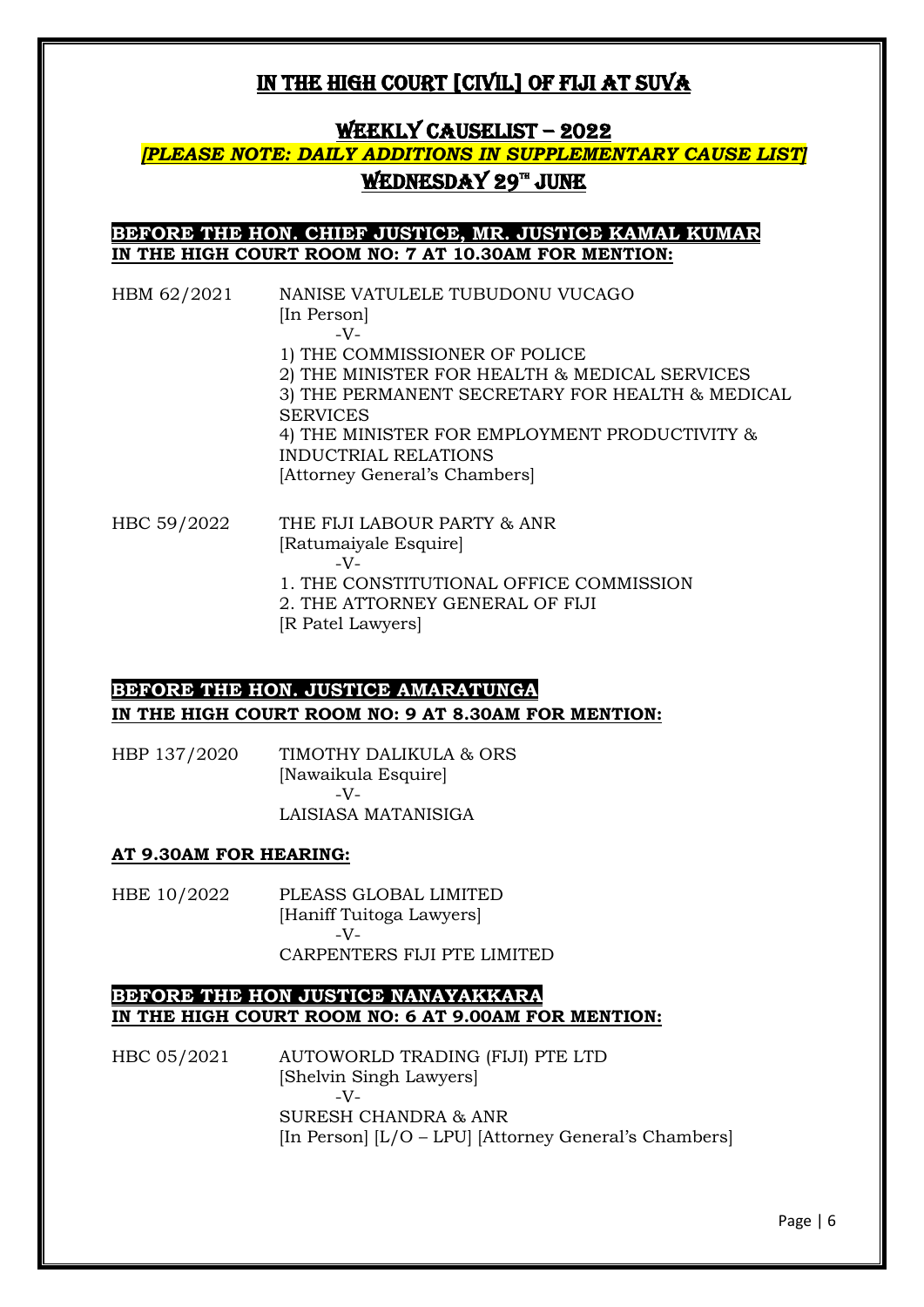| HBE 48/2020  | <b>IRSHAD ALI</b><br>[Sherani & Co]<br>$-V-$<br><b>IJIF WATER LTD</b><br>[Parshotam Lawyers]                                                      |
|--------------|---------------------------------------------------------------------------------------------------------------------------------------------------|
| HBC 13/2013  | GURBACHAN SINGH & COMPANY LTD<br>[Sherani & Co]<br>$-V$ -<br>SANDEEP OLAK & SANJEEV OLAK<br>[A P Legal]                                           |
| HBC 119/2021 | <b>SUPREME FUEL LTD</b><br>[Parshotam Lawyers]<br>$-V-$<br>ROHIT AMIT LAL & ORS<br>[M A Khan Esquire] [L/O - ITLTB] [Attorney General's Chambers] |
| HBC 287/2018 | <b>ROSY REDDY</b><br>[Fa& Co]<br>$-V$ -<br>YANKTESH PERMAL REDDY & ORS<br>[Parshotam Lawyers]                                                     |

### **BEFORE THE HON. JUSTICE SHARMA IN THE HIGH COURT ROOM NO: 11 AT 9.30AM DECISION:**

HBC 155/2017 FIJI FOOTBALL ASSOCIATION [Samuel K Ram Lawyers]  $-V$ -NASINU LAND PURCHASE & HOUSING CO-OPERATIVE LIMITED [Vijay Maharaj Lawyers]

### **AT 9.30AM FOR TRIAL DAY 1:**

HBC 155/2017 FIJI FOOTBALL ASSOCIATION [Samuel K Ram Lawyers] -V-NASINU LAND PURCHASE & HOUSING CO-OPERATIVE LIMITED [Vijay Maharaj Lawyers]

### **BEFORE THE HON. JUSTICE MANSOOR IN THE HIGH COURT ROOM NO: AT 9.00AM FOR MENTION:**

HBC 313/2019 KONTIKI FINANCE LIMITED [Kumar Goundar Lawyers] -V-NISHANT MAHARAJ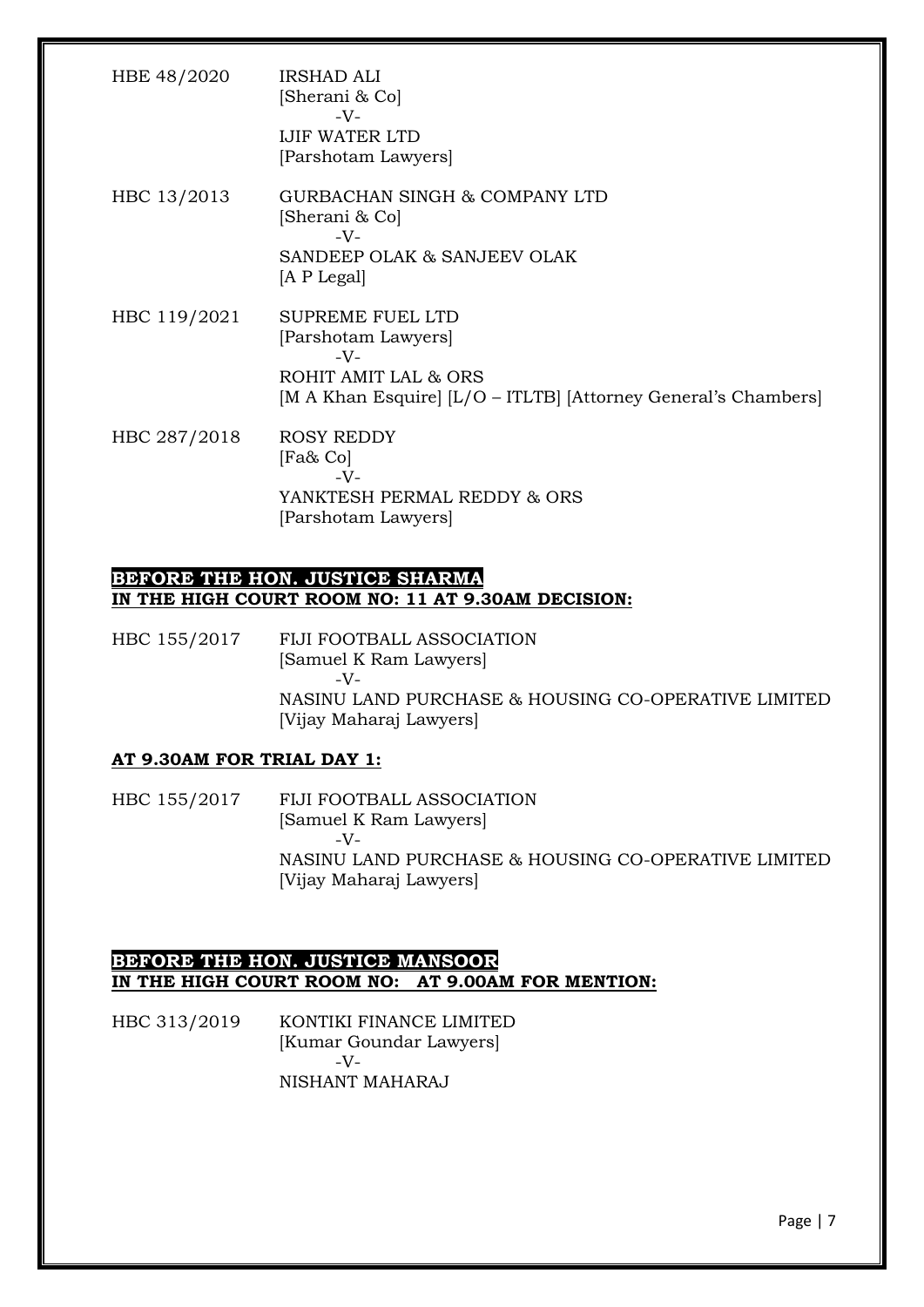#### **AT 9.30AM FOR HEARING:**

- ERCA 12/2019 SCORPION INVESTMENT LIMITED [Parshotam Lawyers] -V-RADESHNA GOUNDAR
- ERCA 13/2019 SCORPION INVESTMENT LIMITED [Parshotam Lawyers] -V-POOJA ARCHANA DEVI

#### **BEFORE THE HON. JUSTICE LIYANAGE IN THE HIGH COURT ROOM NO: 8 AT 9.30AM FOR MENTION:**

HBC 244/2017 NAIPOTE VERE [In Person] -V-HEMENT KUMAR & ANR [In Person]

#### **AT 9.30AM FOR HEARING:**

HBE 56/2021 IN THE MATTER OF VATUDAGIA HOLDINGS PTE LIMITED [Lal Patel Bale Law] -V-IN THE MATTER OF THE COMPANIES ACT 2015

#### **AT 9.30AM FOR 2 DAYS TRIAL:**

#### **TRIAL DAY 2**

HBC 289/2015 JAYANT PRATAP [Sunil Kumar Esquire] -V-NAIPOTE VERE [Naipote Vere & Associates]

### **BEFORE THE DEPUTY REGISTRAR LEGAL, MR. KRISHAN PRASAD IN THE HIGH COURT ROOM NO: AT 11.00AM FOR RULE 19 COMPLIANCE:**

HBE 26/2022 SAMBHU LAL CONSTRUCTION (FIJI) LTD [AK Singh Lawyers]  $-\bar{V}$ IN THE MATTER OF PLUMBING & PROPERTY SERVICES LTD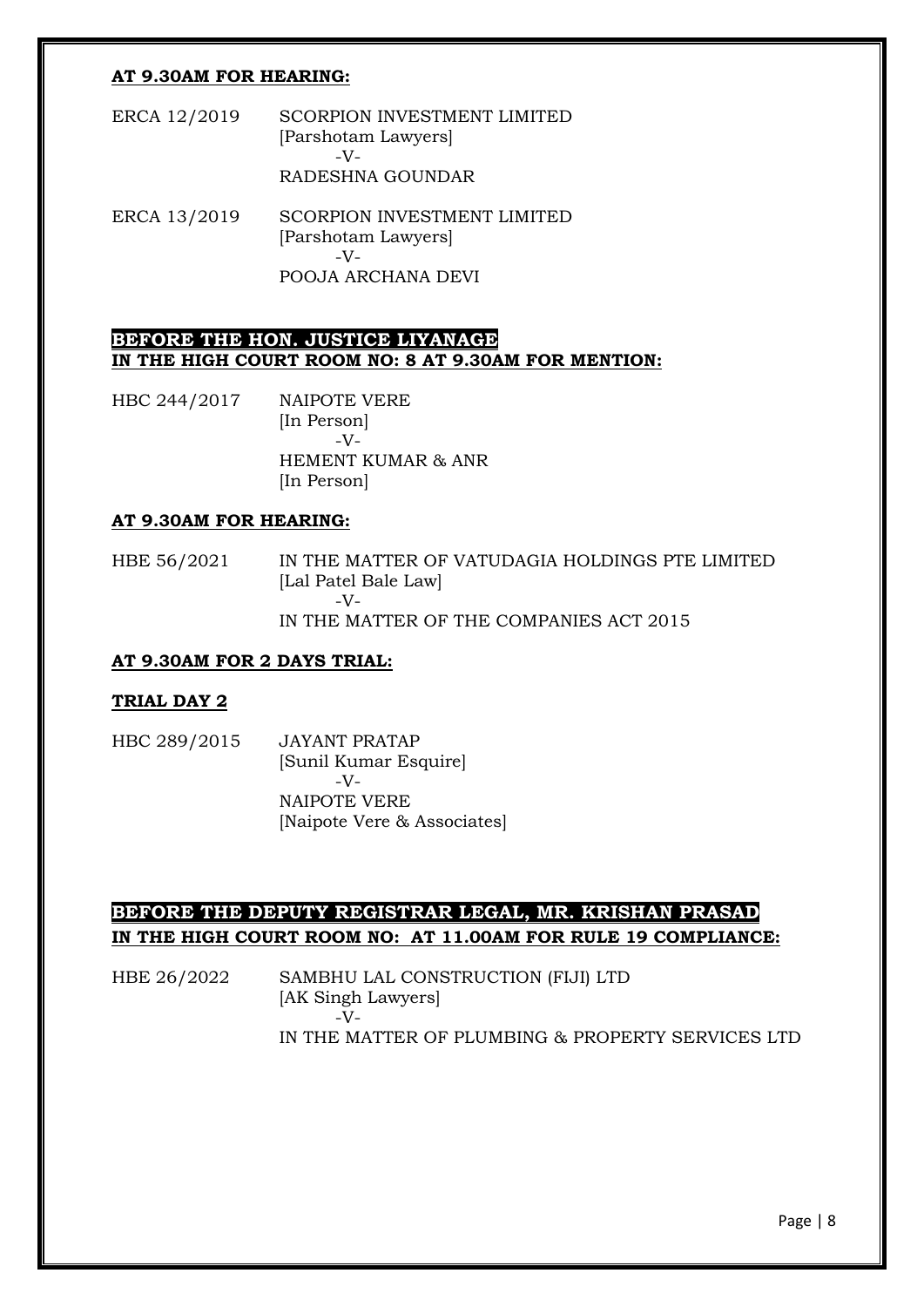### WEEKLY CAUSELIST – 2022

## *[PLEASE NOTE: DAILY ADDITIONS IN SUPPLEMENTARY CAUSE LIST]* <u>THURSDAY 30™ JUNE</u>

### **BEFORE THE HON. JUSTICE MUTUNAYAGAM IN THE HIGH COURT ROOM NO: 5 AT 10.00AM FOR MENTION:**

- HBC 125/2022 RT APENISA KALOKALOSERE aka RT APENISA KALOKALOSERE KALOUNIVUTIA [Ratumaiyale Esq]  $-V<sub>-</sub>$ KAMELI RITOVA& ANR
- HBC 341/2017 KRISHNEIL ABHIKASH NARAYAN [Kohli & Singh] -V-BALE INVESTMENT LTD [Diven Prasad Lawyers]

#### **AT 11.00AM FOR MENTION:**

HBM 156/2021 ILAISA SOUSOU CAVA [In person] -V-IN THE MATTER OF THE CONSITUTIONAL REDRESS [Attorney General's Chambers]

### **BEFORE THE HON. JUSTICE AMARATUNGA IN THE HIGH COURT ROOM NO: 9 AT 8.30AM FOR MENTION:**

- HBC 256/2010 WAKAYA LIMITED [Jamnadas & Associates] -V-MARSHA NUSBAUM & KENNETH CHAMBERS [Naco Chambers] [Attorney General's Chambers]
- HPP 49/2019 ARADHANA DEVI CHAND [Amrit Chand Lawyers]  $-V$ -VINOD CHAN & ANR [Niudamu Lawyers] [Sherani & Co]

### **AT 8.30AM FOR HEARING:**

HBC 98/2021 SANGEETA DEVI PRASAD [Chand & Young Lawyers] -V-BASIC INDUSTRIES PTE LIMITED [Neel Shivam Lawyers]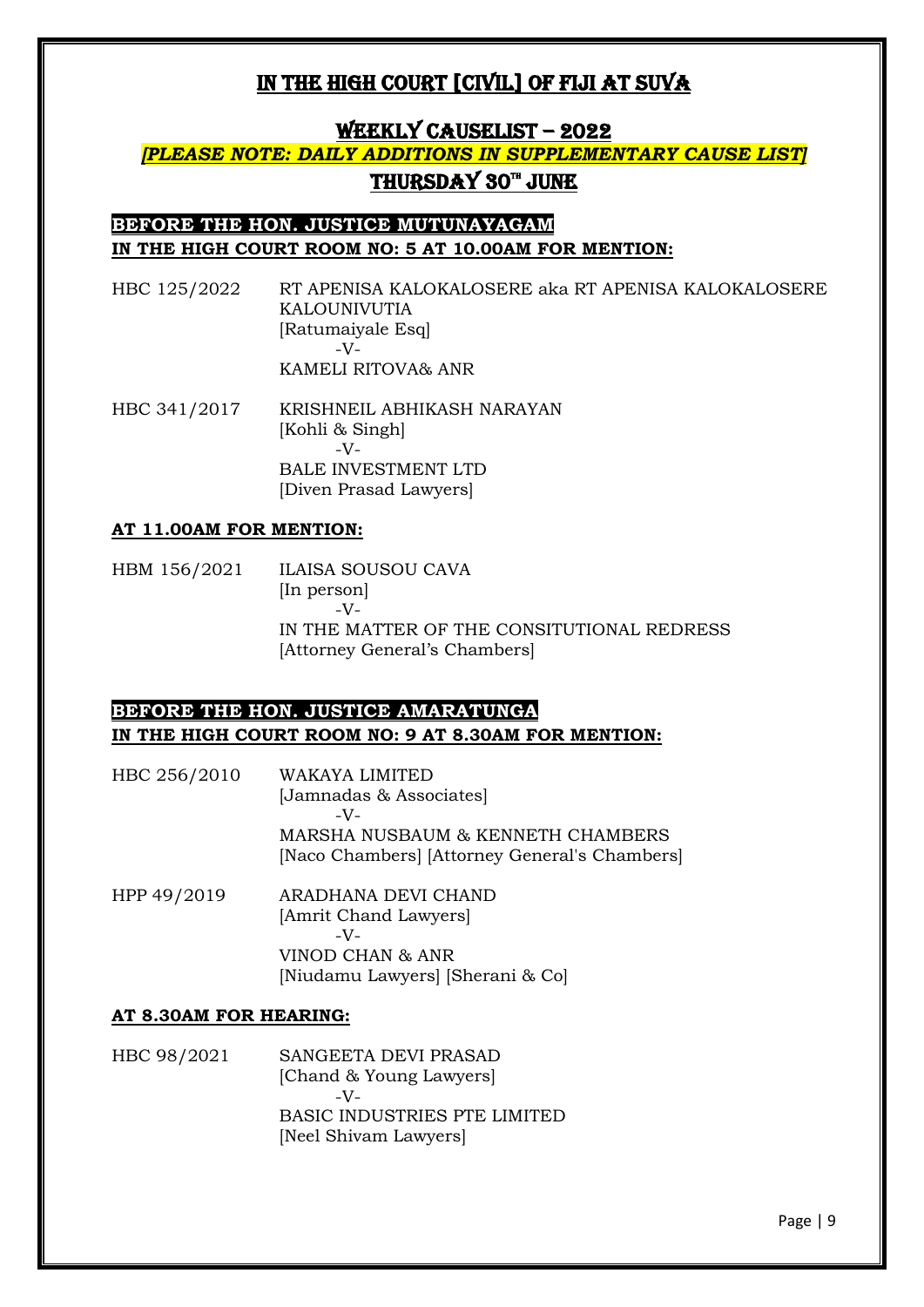#### **AT 9.30AM FOR HEARING:**

- HBC 274/2021 MOHAMMED ALTAAF SUBHAN [Kohli & Singh Lawyers] -V-RAZIA MEHNAAZ SUBHAN [In person]
- HBE 18/2022 IN THE MATTER OF THE CRAB COMPANY OF FIJI [Howards Law]  $-V$ -IN THE MATTER OF COMPANIES ACT 2015

#### **AT 3.00PM FOR JUDGMENT:**

- HBC 26/2017 DAYA SHANKAR SHARMA [Pacific Chambers]  $-V<sub>-</sub>$ M A KHAN ESQ [MA Khan Esquire]
- HBC 57/2020 ANAND KRISHNA GOUNDAR [Oceanica IP] -V-REGINALD JOKHAN [Reddy & Nandan Lawyers]

### **BEFORE THE HON JUSTICE NANAYAKKARA IN THE HIGH COURT ROOM NO: 6 AT 9.00AM FOR RULING:**

HBC 284/2020 BLUEWATER CRAFT LTD [Interalia Consultancy] -V-CORALVIEW ISLAND RESORT & TRAVEL TOURS LTD &ORS [Jamnadas & Associates] [Haniff Tuitoga] [L/O MSAF]

#### **AT 9.00AM FOR MENTION:**

HBC 163/2015 RABENDRA KUMAR [Jiten Reddy Lawyers] -V-PRAVEEN KUMAR & ORS [Attorney General's Chambers]

#### **AT 9.00AM FOR HEARING:**

HPP 79/2021 SURYA NARAYAN PANDE & ANR [AP Legal]  $\overline{\phantom{a}}$   $\overline{\phantom{a}}$ ROPAL R KUMAR & ORS [Jiten Reddy Lawyers]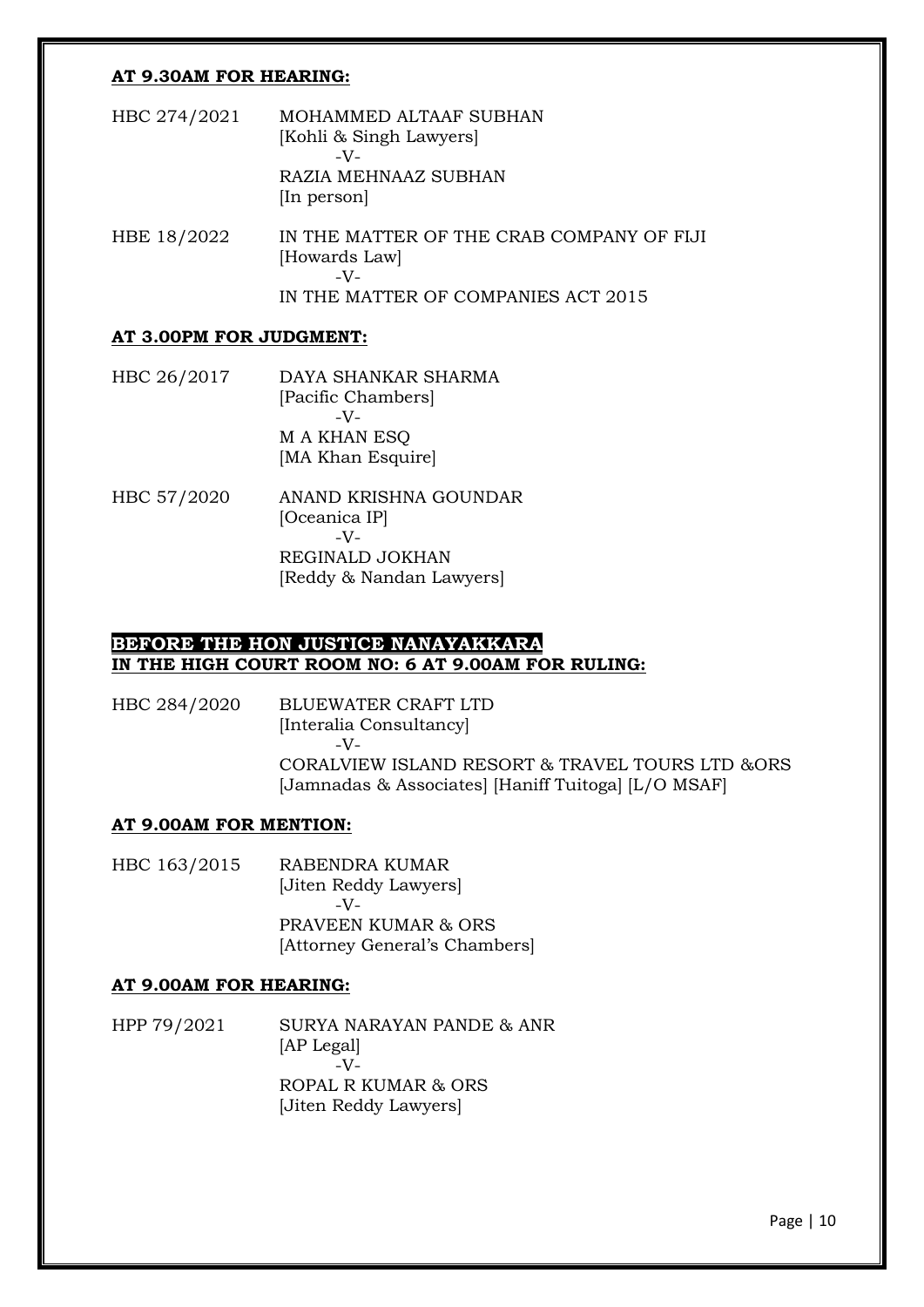#### **BEFORE THE HON. JUSTICE SHARMA IN THE HIGH COURT ROOM NO: 11 AT 9.30AM FOR DECISION:**

HBE 68/2021 IN THE MATTER OF ECO LUMBER PACIFIC PTE LIMITED [K S Law] -V-IN THE MATTER OF COMPANIES ACT 2015 [MIQ Lawyers] [Neel Shivam Lawyers]

#### **AT 9.30AM FOR CONTINUATION TRIAL DAY 2:**

HBC 155/2017 FIJI FOOTBALL ASSOCIATION [Samuel K Ram Lawyers]  $-V$ -NASINU LAND PURCHASE & HOUSING CO-OPERATIVE LIMITED [Vijay Maharaj Lawyers]

#### **BEFORE THE HON. JUSTICE MANSOOR IN THE HIGH COURT ROOM NO: AT 9.00AM FOR MENTION:**

| HBC 279/2017 | BLUE OCEAN MARINE<br>[KS Law]  |
|--------------|--------------------------------|
|              | $-V$ -<br>DOMINION FINANCE LTD |
|              | [R Patel Lawyers]              |
| HBM 188/2019 | <b>MAGNA ENTERIORS INC</b>     |
|              | [Howards Lawyers]              |
|              | $-V$ -                         |
|              | <b>ASHWEEN KUMAR &amp; ORS</b> |
|              | [In Person]                    |
|              |                                |

ERCC 04/2019 JAMES BOLABIU [AP Legal] -V-FIJI RUGBY UNION [Lajendra Lawyers]

### **BEFORE THE HON. JUSTICE LIYANAGE IN THE HIGH COURT ROOM NO: 8 AT 9.30AM FOR MENTION:**

| HBC 273/2019 | ANAND PRIYA MAHARAJ |
|--------------|---------------------|
|              | [HANIFF TUITOGA]    |
|              | $-V-$               |
|              | CHAVI LAL           |

HBC 338/2012 ZELDA ROSLYN KISSUN [Naidu Law -V-SAMUELA NAITAU & ORS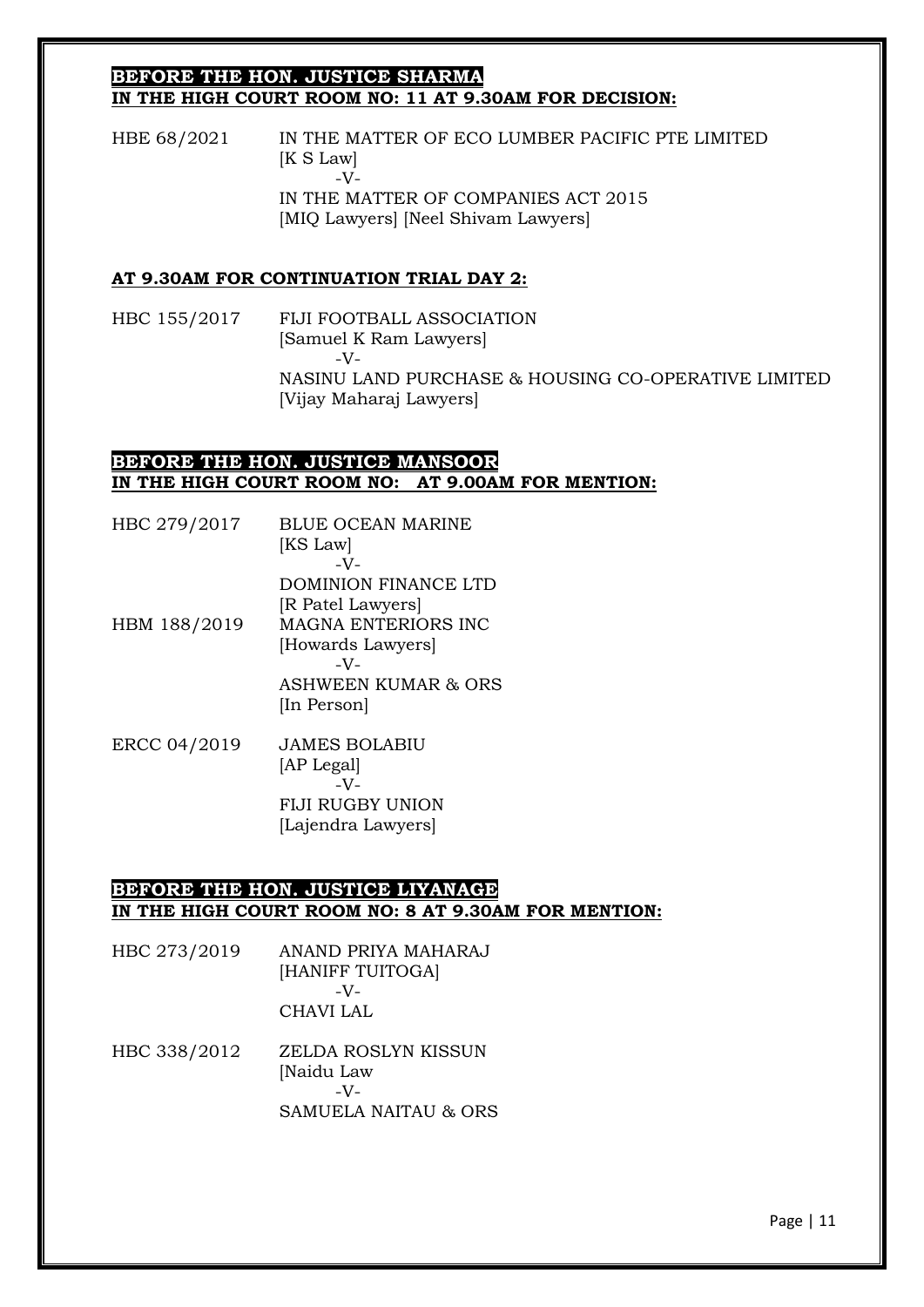| HBC 32/2016  | JIUTAJIA TALAI<br>[Legal Aid Commission]<br>$-V-$<br>1. LOPETI YASA & REGISTRAR OF TITLES<br>2. THE ATTORNEY GENERAL OF FIJI<br>[Toganivalu Legal $-1$ <sup>st</sup> Def]<br>[Attorney General's Chambers - 2nd & 3 <sup>rd</sup> Def] |
|--------------|----------------------------------------------------------------------------------------------------------------------------------------------------------------------------------------------------------------------------------------|
| HPP 100/2021 | MAVILEKO TOLOI & EMORI TUNAOSARA TOLOI<br>[Vama Law]<br>$-V-$<br>WAME TOLOI<br>[In Person]                                                                                                                                             |
| HBE 03/2022  | FUEL SUPPLIES PACIFIC PTE LTD<br>[KS Law]<br>$-V$ -<br>RAJNESH PRASAD & ANR                                                                                                                                                            |

### **AT 9.30AM FOR RULING:**

| HBC 197/2021 | KAMAL CHAND                    |
|--------------|--------------------------------|
|              | [Millbrook Hills Law Partners] |
|              | $-V$ -                         |
|              | <b>KHEM SINGH</b>              |
|              | [KS Law]                       |
| HBJ 09/2021  | PENIELI RATEI & TOMASI NAULU   |
|              | [Ravono & Raikaci Law          |
|              | $-V$ -                         |
|              | 1. THE COMMISSIONER OF POLICE  |

2. THE ATTORNEY GENERAL OF FIJI

[Attorney Generals Chambers]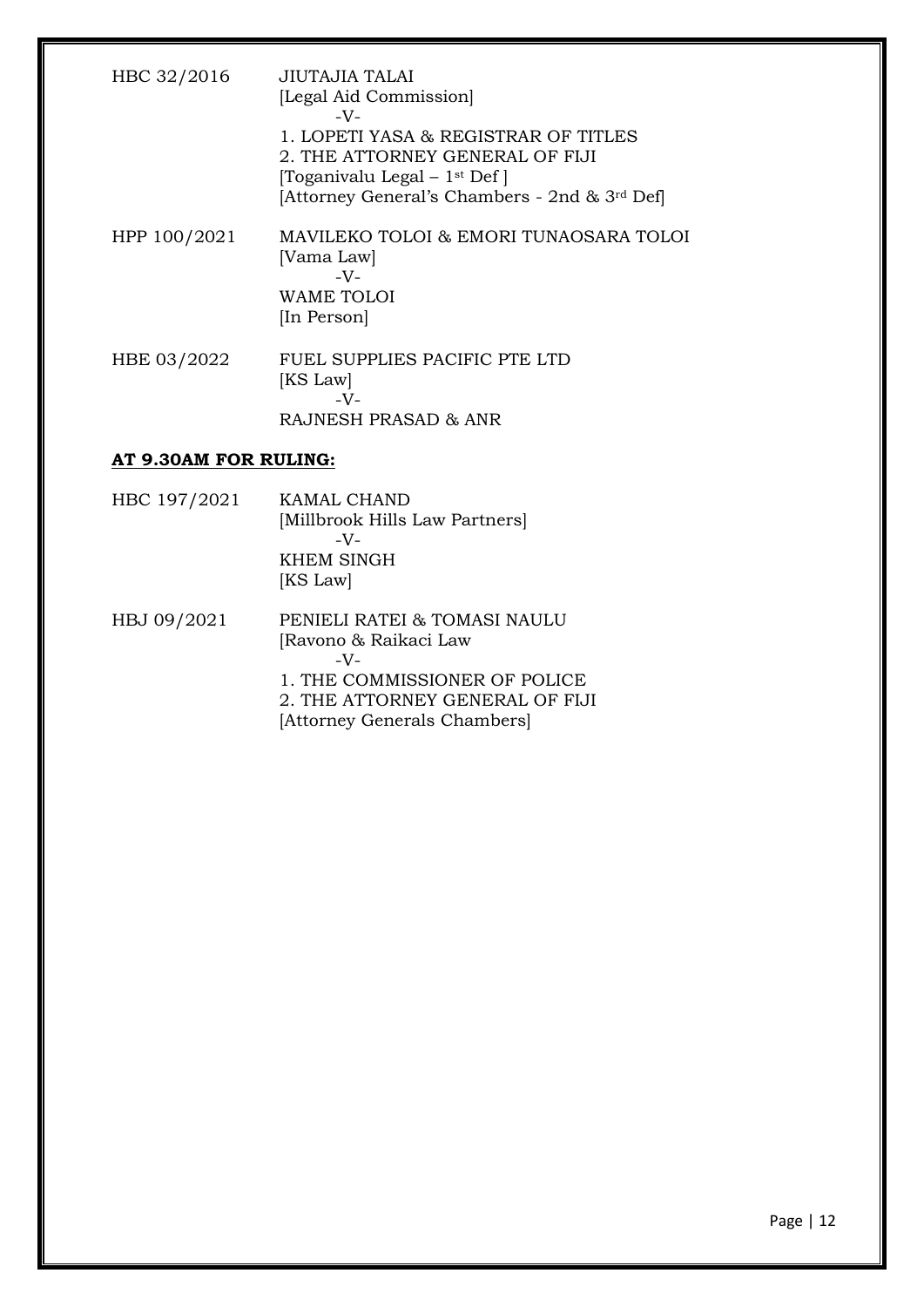## WEEKLY CAUSELIST - 2022

## *[PLEASE NOTE: DAILY ADDITIONS IN SUPPLEMENTARY CAUSE LIST]* <u>FRIDAY 01st JULY</u>

## **BEFORE THE HON. JUSTICE AMARATUNGA IN THE HIGH COURT ROOM NO: 9 AT 8.30AM FOR MENTION:**

- HBP 314/2022 ESITERI SILAYAWA [Pulekeria Low Lawyers] -V-WAISALE SALE BAINIVALU
- HBP 280/2021 SENIMELIA SIVO [Legal Aid Commission]  $-V$ MARIKA LUVU MATAITOGA

#### **AT 9.00AM FOR TRIAL:**

HBC 270/2019 SIMIONE MALEWA [Daniel Singh Lawyers]  $-V$ -GREEN GOLD POST &POLE LIMITED. [KS Law]

### **BEFORE THE HON JUSTICE NANAYAKKARA IN THE HIGH COURT ROOM NO: 6 AT 9.00AM FOR RULING:**

- HBC 267/2021 ARVIN KUMAR [Jiten Reddy Lawyers]  $-V$ JOHN VICTOR CHAN & ORS [Mitchell Keil Lawyers]
- HBC 38/2013 LESLIE GEE WAY WONG, MAKARE HOLDINGS LTD & ORS [Valenitabua & Associates]  $-V$ -BERNARD EVANS & VERA EVANS [Fa & Co]

#### **AT 9.00AM FOR MENTION:**

HBC 382/2020 MERCHANT FINANCE PTE LTD [Haniff Tuitoga Lawyers]  $-V$ -MILLENNIUM APPAREL PTE LIMITED& ANR [Parshotam Lawyers]